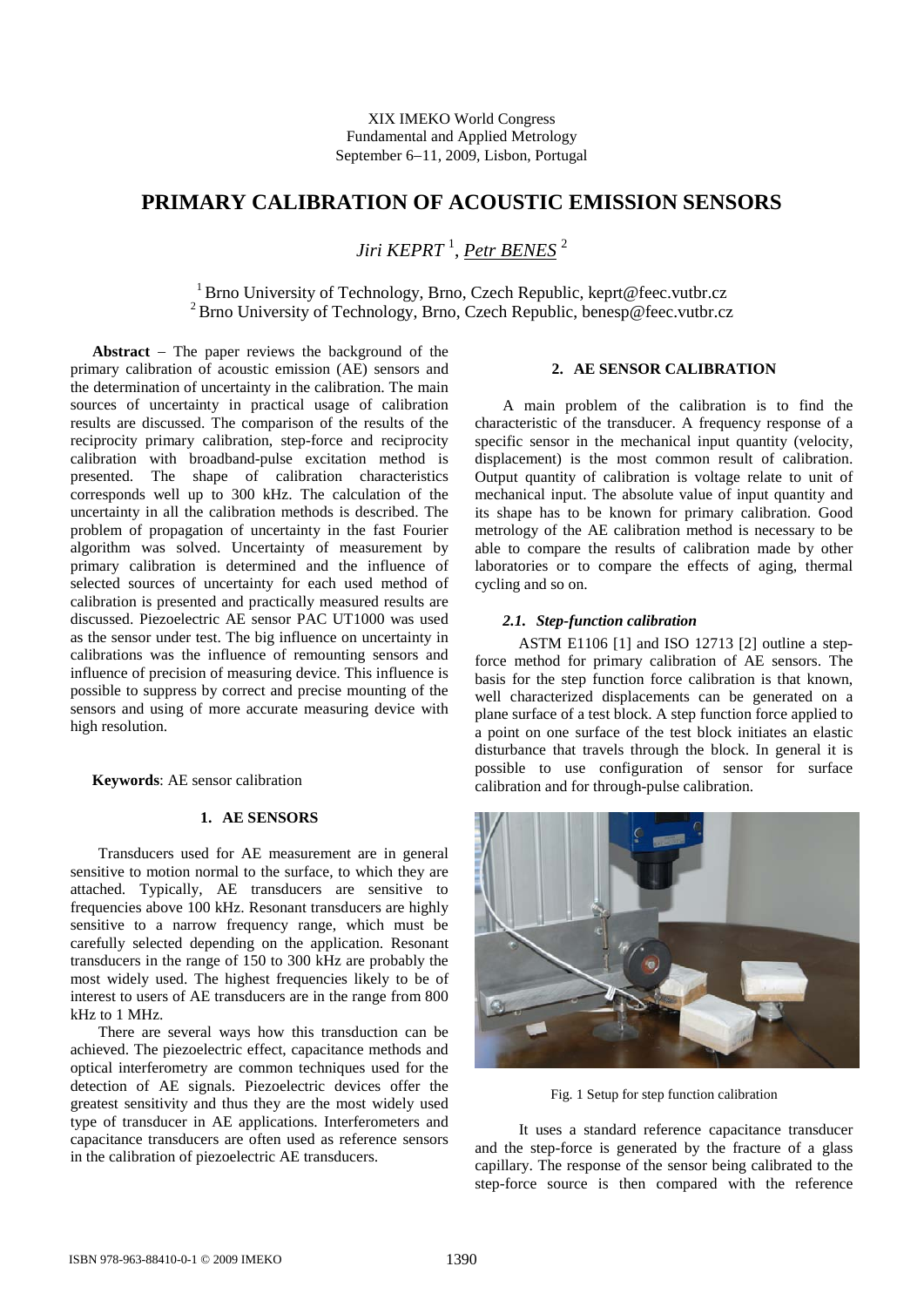transducer, which measures the surface displacement due to the elastic surface waves. The displacement at the position of the reference transducer can also be calculated using elastic theory – Pekeris's solution of Lamb's problem. The surface motion on the transfer block, determined using either technique, is the free motion of the surface and not the loaded surface displacement, under the transducer being calibrated. The loading effect of the sensor being calibrated, therefore, affects the measurement being made and thus becomes part of the calibration.



Fig. 2 Workspace for primary calibration

The measured data are used to calculate a fast Fourier transform to determine values of the spectra from unknown and reference sensor. The response of the transducer under test is as follows

$$
D(f_m) = \frac{U(f_m)}{S(f_m)}
$$
 (1)

where  $U(f_m)$  is spectrum from unknown sensor and  $S(f_m)$  is spectrum from standard sensor or from solution of Lamb's problem.

It is generally assumed that a transducer has only normal sensitivity because of its axial symmetry (an assumption that may not be justified). Calibration by the surface pulse technique for a transducer having significant sensitivity to tangential displacement will be in error, because the surface pulse from the step force contains a tangential component approximately as large as the normal component [3].

## *2.2. Reciprocity calibration*

NDIS 2109 [4] outlines reciprocity calibration. Reciprocity calibration works on reciprocity theorem that is known from electrical circuits. This principal can be use for electromechanical system and makes relation between transition of the sensor acting as source and later as receiver. Reciprocity applies to a category of passive electromechanical transducers that have two important characteristics - they are purely electrostatic or purely electromagnetic in nature and they are reversible – can be used as either a source or a receiver of mechanical energy.

This category includes all known commercial acoustic emission transducer without preamplifiers [3].

The input current and reception signal voltage for tone bursts of varying frequency are established for each pair together with the reciprocity parameter, allowing each transducer to be calibrated by measuring electrical signals only. The transducer characteristics are defined as the transmission voltage response in the transmitter configuration and the free-field voltage sensitivity in the receiver configuration.



Fig. 3 Schema of workspace for reciprocity calibration with HP 89410A

The primary advantage of the reciprocity calibration technique is that it avoids the necessity of measuring or producing a known mechanical displacement or force. All of the basic measurements made during the calibration are electrical. It is important to note that the mechanical transfer function or Green function for the transmission of signals from the source location to receiver location must be known. This function is equivalent to the reciprocity parameter, that describes a transfer function of a Rayleigh-wave and it takes into account the frequency of the Rayleigh wave and the material properties of the propagating medium. It is the frequency domain representation of the elasticity theory solution [3]. Equation 2 shows the calculation of frequency response for sensor 2.

$$
\left|F_2(f)\right| = \sqrt{\frac{1}{\left|H(f)\right|} \frac{\left|U_{12}(f)\right| \left|U_{23}(f)\right|}{\left|I_{12}(f)\right| \left|I_{23}(f)\right|} \frac{\left|I_{31}(f)\right|}{\left|U_{31}(f)\right|}}\tag{2}
$$

*U*: voltage [V], *I*: current [A], *H*: reciprocity parameter [m·s]  $\binom{1}{1}$  according to Hatano [5].

#### *2.3. Reciprocity calibration with broadband impulses*

This method is based on modified method of reciprocity calibration modification by Goujon and Baboux [6]. Their method was supplement by using more than one excitation and final characteristics was calculated from more than one measured characteristics.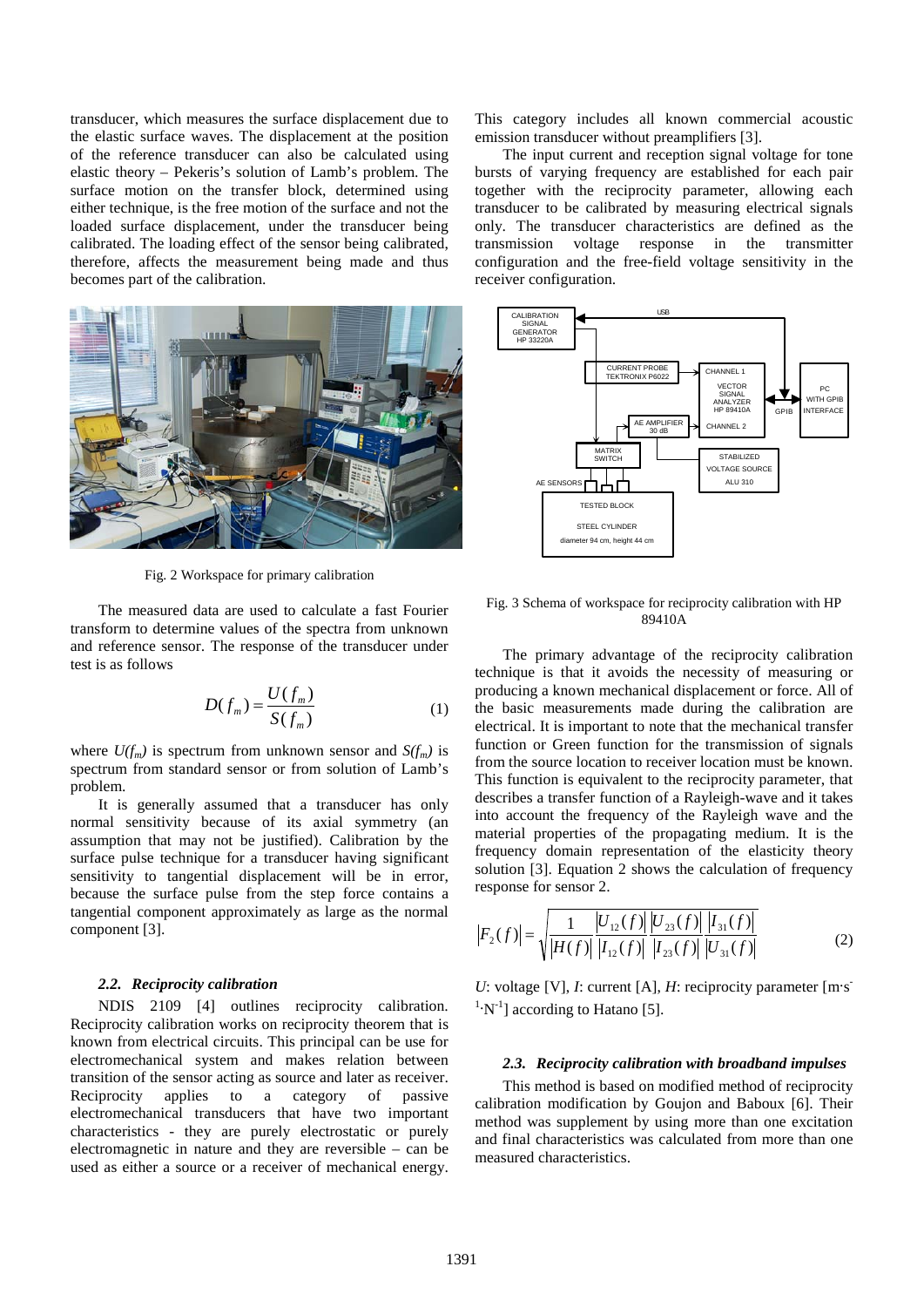The experimental setup is similar to usual reciprocity calibration. When the sensors are working as transmitters, the transducers are driven with a short-pulse excitation (single-period sinusoid or single period Gaussian). The excitation of sensor is provided for example at 100 kHz, 200 kHz … 1 MHz. The voltages and currents required for reciprocity calibration by Hatano [5] are then calculated from the fast Fourier transforms of the signals recorded with high sampling frequency. Sensitivities of the sensor are calculated for each excitation. The final characteristics for each sensor is calculated point to point by weighted mean of sensitivities of the two nearest excitation frequency to the calculated point. For example the final point of sensitivity at 110 kHz was calculated as 0.1 \* 110 kHz (200 kHz excitation) +  $0.9 * 110$  kHz (100 kHz excitation).

This broadband excitation allows a better discrimination between the direct signal and the echoes against the borders [6]. This method of the calibration is much faster than method according to standard reciprocity calibration and can be used to proof quality of sensor's mounting on the surface before usual standard reciprocity calibration measurement.

Comparison of the results for different calibration methods is shown on Fig. 4. This figure shows three measured characteristics for an AE sensor, PAC UT 1000, mounted on the surface of a steel block. The orange curve shows results from step-function calibration, the black from reciprocity calibration and the blue from reciprocity calibration with broadband-pulse excitation.



Fig. 4 Results of three methods of calibration of PAC UT 1000

#### **3. ANALYSIS OF UNCERTAINTY IN AE SENSOR CALIBRATION**

### *3.1. Analysis of uncertainty in step function calibration*

Calculations of determination of uncertainty for the step function calibration result from following basic equation for calculation of sensitivity of sensor

$$
U = \frac{FFT(U_{cal})}{FFT(U_{ref})}
$$
\n(3)

 $U_{\text{cal}}$  is voltage of calibrated sensor [V],  $U_{\text{ref}}$  is voltage on reference sensor [V], or determined by calculation.

Main problem was to determine the propagation of uncertainty in Discrete Fast Fourier Transform algorithm (FFT). The calculations follow [7]. Equation for FFT is

$$
X(k) = \sum_{n=0}^{N-1} x(n) \cdot e^{-j\frac{2\pi}{N}nk}
$$
\n(4)

General complex sequence  $X(k)$  can be described as  $X(k) = R(k) + j I(k)$ . Spectrum modulus is calculated as

$$
M(k) = |X(k)| = \sqrt{R^{2}(k) + I^{2}(k)}
$$
\n(5)

Amplitude of first frequency point

$$
V_0 = M(0)/N \tag{6}
$$

And subsequent points

$$
Vim = 2M(i)/N \tag{7}
$$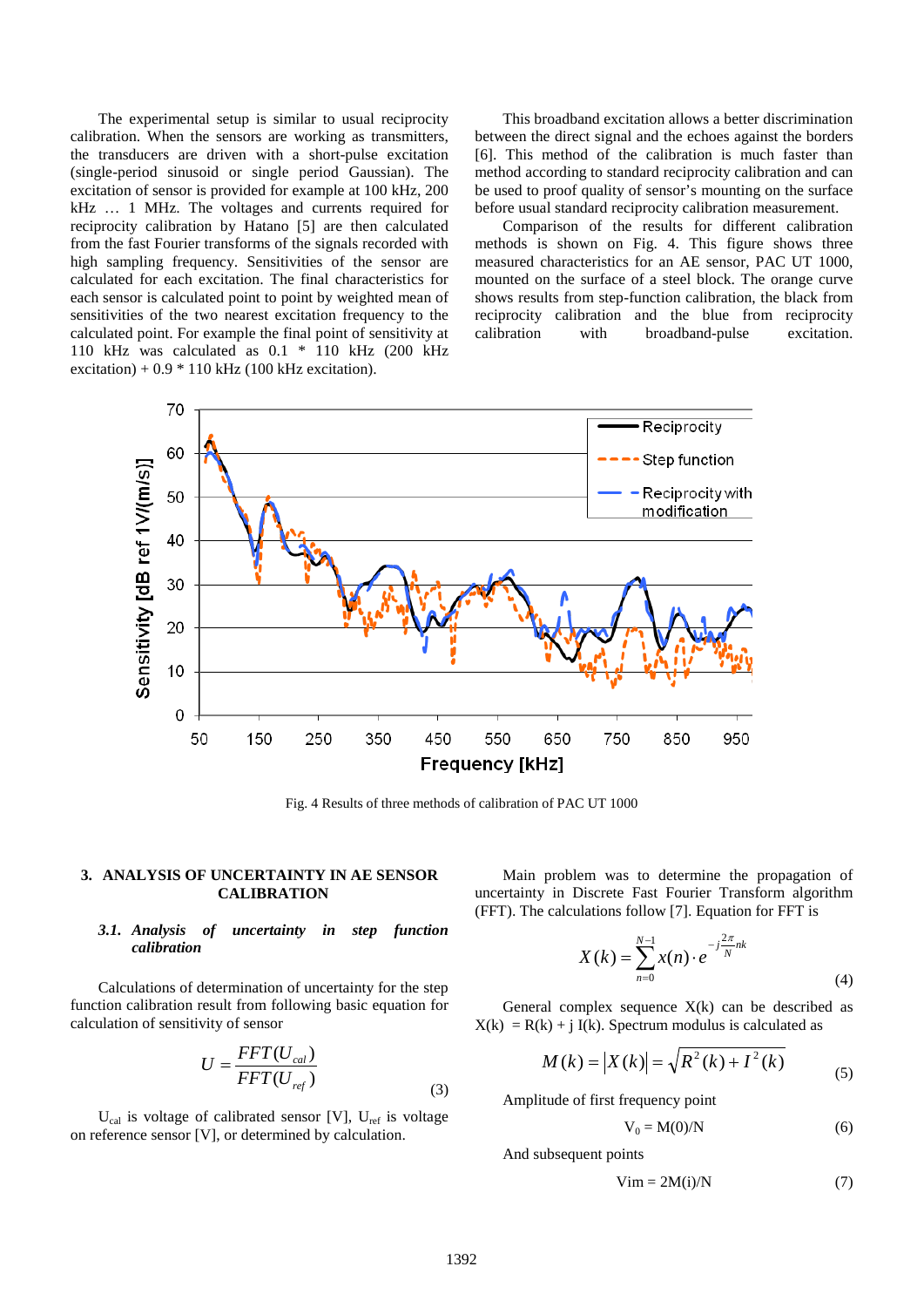Uncertainty of modulus M can be determined [7] as

$$
U^{2}{}_{M(k)} = \begin{cases} N \cdot U_{q}^{2} & \text{for } k = 0\\ \frac{N}{2} \cdot U_{q}^{2} & \text{for } k \neq 0 \end{cases}
$$
 (8)

The partial derivatives according all variable were calculated

$$
\frac{\partial U}{\partial FFT(U_{cal})} = \frac{1}{FFT(U_{ref})}
$$
(9)

$$
\frac{\partial U}{\partial FFT(U_{ref})} = -\frac{FFT(U_{cal})}{FFT(U_{ref})^2}
$$
(10)

The uncertainty of type A and B was calculated for calibrated sensor and following combined uncertainty

$$
u_c^2(y) = \left(\frac{2}{N}u_{ref}^2\right) \cdot \left(\frac{1}{FFT(U_{ref})}\right)^2 + \left(\frac{2}{N}u_{cal}^2\right) \cdot \left(-\frac{FFT(U_{cal})}{FFT(U_{ref})^2}\right)^2
$$
\n(11)

Finally the expanded uncertainty with coverage factor 2 was calculated.

#### *3.2. Analysis of uncertainty in reciprocity calibration*

Calculations for the uncertainty of the reciprocity calibration are explained for second sensor. The equation (2) shows calculation of frequency response for second sensor.

$$
\frac{\partial F_2(f)}{\partial U_{12}(f)} = \sqrt{\frac{U_{23}(f)I_{31}(f)}{H(f)I_{12}(f)I_{23}(f)U_{31}(f)}} \bullet \frac{1}{2\sqrt{U_{12}(f)U_{23}(f)U_{31}(f)U_{31}(f)U_{31}(f)U_{31}(f)U_{31}(f)U_{31}(f)U_{31}(f)U_{31}(f)U_{31}(f)U_{31}(f)U_{31}(f)U_{31}(f)U_{31}(f)U_{31}(f)U_{31}(f)U_{31}(f)U_{31}(f)}
$$
\n(13)

The partial derivatives according all variable were calculated. For example for variable  $U_{12}$  Eq. (12) and  $I_{12}$ Eq.(13)

Evaluation of the uncertainty type A is based on a series at least of 10 measurements. Experimental standard deviation was used as an uncertainty of type A for measurements of voltage and current. Uncertainty of current probe was determined from measurements of probe characteristics and from manual.

Main source of uncertainty of type B was vector signal analyzer HP 89410A. Its absolute amplitude full-scale accuracy is  $\pm 0.5$  dB from full-scale [8].

Also the uncertainty of current probe was included and uncertainty of AE signal amplifier was included. For measuring devices PXI 5122 by National Instruments and Handy Scope 3 by TeePee the uncertainty of type B was determined according to manual of producer.

Because of simultaneous measurements of voltage and current for each pair it was assumed that at least two input quantities are interdependent. So the correlation for each combination of variables was calculated according to [9]. The assumption that the variables are correlated was not confirmed and from calculations followed, that the calculated covariance was negligible.

Expanded uncertainty was calculated with the value of coverage factor 2.

### *3.3. Analysis of uncertainty in reciprocity calibration with broadband pulse excitation*

The main problem was to determine uncertainty of calculated currents and voltages. Because these variables were calculated from FFT, so the determination of uncertainty of modulus was the same as in equation (8) according to [7]. These values were supplement to calculations as the uncertainties of voltages and currents and following calculations were the same as for standard reciprocity calibration



Fig. 5 Results of three methods of calibration of PAC UT 1000 with uncertainties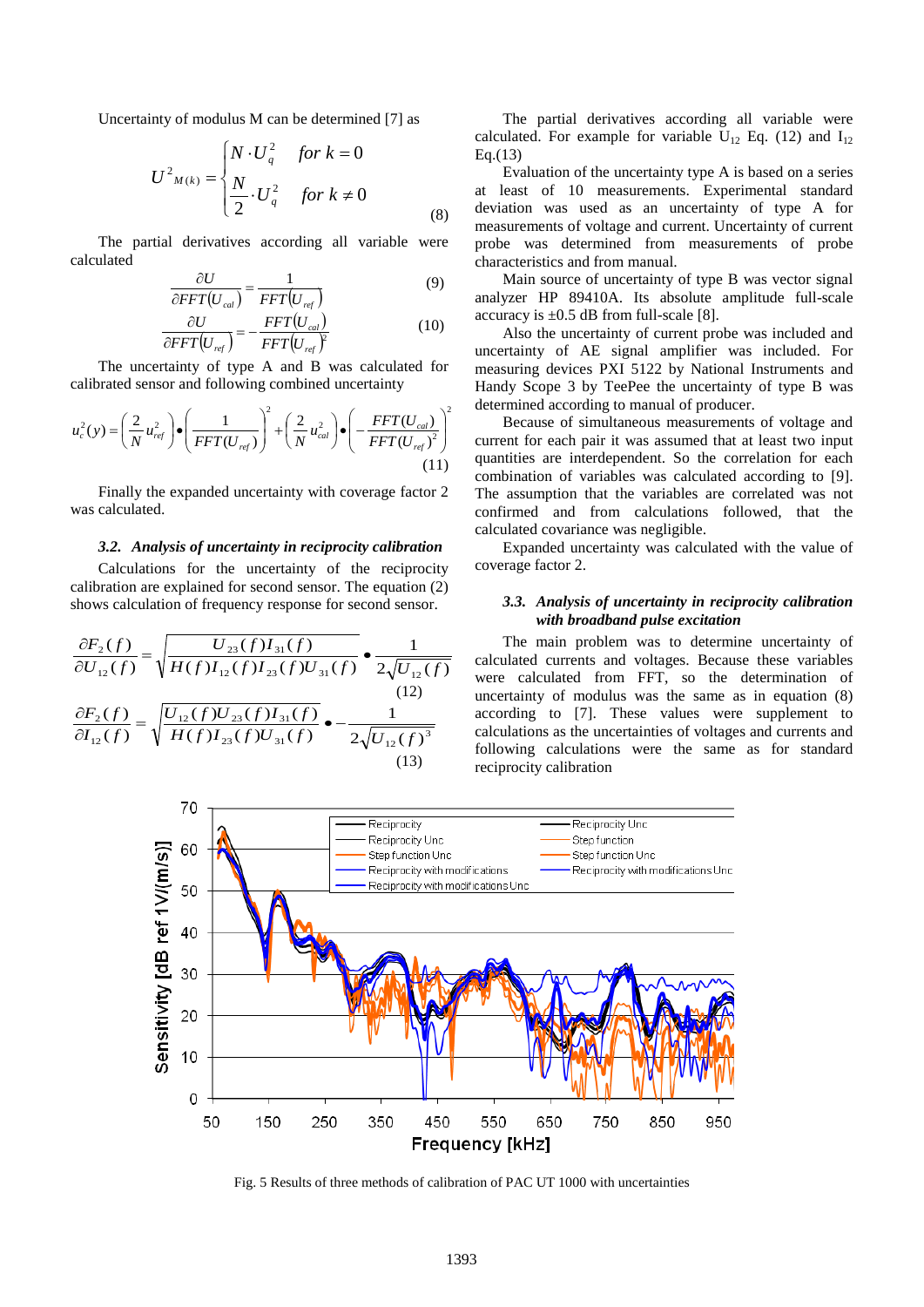### **4. INFLUENCE OF SOURCES OF UNCERTAINTY**

#### *4.1. Influence of Sources of Uncertainty on Stepfunction Calibration*

Measuring device was driven by trigger 0,05 V and 200 μs of oncoming signal was sampled. Signal of the capillary break was calculated by Matlab with the same length and sampling parameters as real signal and validated by the noisy signal from interferometer. Signal generated from Matlab was recalculated from displacement to velocity. Final characteristics are calculated according to equation 1. Calculations of uncertainty for the step-function calibration result were determined. Main problem was to determine the propagation of uncertainty in discrete fast Fourier transform algorithm (FFT). The calculations follow [7].

Table 1. Comparison influences on uncertainty of various sources in step function calibration.

|                | Source of<br>uncertainty  | Median<br>uncer. type<br>A (reg. $1$ ) | Median<br>uncer.<br>type A<br>(reg. 2) | Max<br>uncer.<br>type A |
|----------------|---------------------------|----------------------------------------|----------------------------------------|-------------------------|
|                | thickness of<br>capillary | 6,7                                    | 10,3                                   | 17,0                    |
| $\overline{c}$ | speed of capill.<br>break | 4,2                                    | 7,1                                    | 11,0                    |
| 3              | rotating with UT<br>1000  | 5,1                                    | 8,0                                    | 25,2                    |

Third column shows the mean of uncertainties [%] in range from 60 to 300 kHz and the fourth column for range 300 kHz to 1 MHz. The first row shows the influence of thickness of used capillary from 0.11 to 0.32 mm. The second row shows the influence of speed of breaking capillary. It varies from slow to fast and the third shows the influence of slewing with reference sensor.

### *4.2. Influence of Sources of Uncertainty on Reciprocity Calibration*

The analysis of influence of sources of uncertainty on measured characteristics was done. To be able to compare the impact of the sources to the final characteristics the uncertainty type A was calculated from the experimental standard deviation of final calculated sensitivities. Calibration of UT 1000 (PAC) was measured many times on the same conditions and with the same equipment and only the one condition was change to determine uncertainty of this source. The results were summarized to following Table 2.

Evaluation of the uncertainty type A is based on a series at least of 10 measurements. Experimental standard deviation was used as an uncertainty of type A for measurements of voltage and current. Uncertainty of current probe was determined from measurements of probe characteristics and from manual. Main source of uncertainty of type B was the vector signal analyzer, HP 89410A. Its absolute accuracy in amplitude is  $\pm 0.5$  dB at full-scale [8]. Also the uncertainty of current probe was included and uncertainty of AE signal amplifier was included. For measuring devices PXI 5122 by National Instruments and Handy Scope 3 by TeePee the uncertainty of type B was determined according to manual of producer.

Third column of the following table 2 shows the mean of uncertainties [%] in region 1 (60 - 300 kHz) and the fourth column for region 2 (0.3 - 1 MHz). Step of the measurement was 5 kHz. The duration of the driving signal was 100  $\mu$ s according to the size of the testing block.

The first row shows the influence of used channel on matrix switch. Second was measured with and without weight (normal force 10 N). Third shows influence of temperature. The case of sensor was raised from 25 to 60˚C and the temperature was measured by surface temperature sensor.

Table 2 Comparison influences on uncertainty of various sources in reciprocity calibration.

|        | Source of<br>uncertainty              | Median<br>uncer. type<br>$A$ (region 1) | Median<br>uncer.<br>type A<br>(region 2) | Max<br>uncer.<br>type A |
|--------|---------------------------------------|-----------------------------------------|------------------------------------------|-------------------------|
| 1      | used channel on<br>matrix switcher    | 0,4                                     | 0,3                                      | 0,7                     |
| 2      | with and without<br>normal force      | 0.1                                     | 0,3                                      | 1,7                     |
| 3      | temperature                           | 0,7                                     | 2,4                                      | 8,1                     |
| 4      | time stability of<br>couplant         | 0,1                                     | 0,2                                      | 1,6                     |
| 5      | amount of binding<br>paste            | 13,8                                    | 9,3                                      | 16,7                    |
| 6      | remounting of UT<br>1000 sensor       | 5,1                                     | 5,4                                      | 17,1                    |
| 7      | remounting of pair<br>sensors         | 8,3                                     | 13,7                                     | 31,0                    |
| 8      | slewing with sensor                   | 1,6                                     | 4,9                                      | 11,2                    |
| 9      | moving with weight                    | 2,9                                     | 3,5                                      | 11,9                    |
| 1<br>0 | incorrect position of<br>pair sensors | 6,1                                     | 9,2                                      | 21,7                    |

Fourth shows the influence of setting time of couplant, the value being calculated from more than a hundred measurements during two days.

Fifth shows the influence of amount of couplant from none to excessive. The sixth row shows influence of remounting reference sensor, UT 1000. The other sensor lies for a few days. Seventh shows the influence of remounting pair sensors (K2G (sn. 58507-00797 by Krautkramer) and Aura (sn. SV416-416004 by Aura Milevsko). The reference sensor lies for a few days. Eighth shows the influence of slewing with reference sensor. Ninth shows the influence of moving with weight on the top of the mounted sensor. Tenth shows the influence of incorrect positioning on the surface. The reference sensor was positioned from 2 to 10 cm from the correct position to the direction opposite to direction to the center of triangle of sensor and reciprocity parameter was calculated for correct position. One of the largest influences was the remounting of the pair sensor.

#### *4.3. Comparison of Uncertainties with Error Requirements in ASTM 1106*

Figure 10 shows the results of combined uncertainties for all the methods of calibration related to final